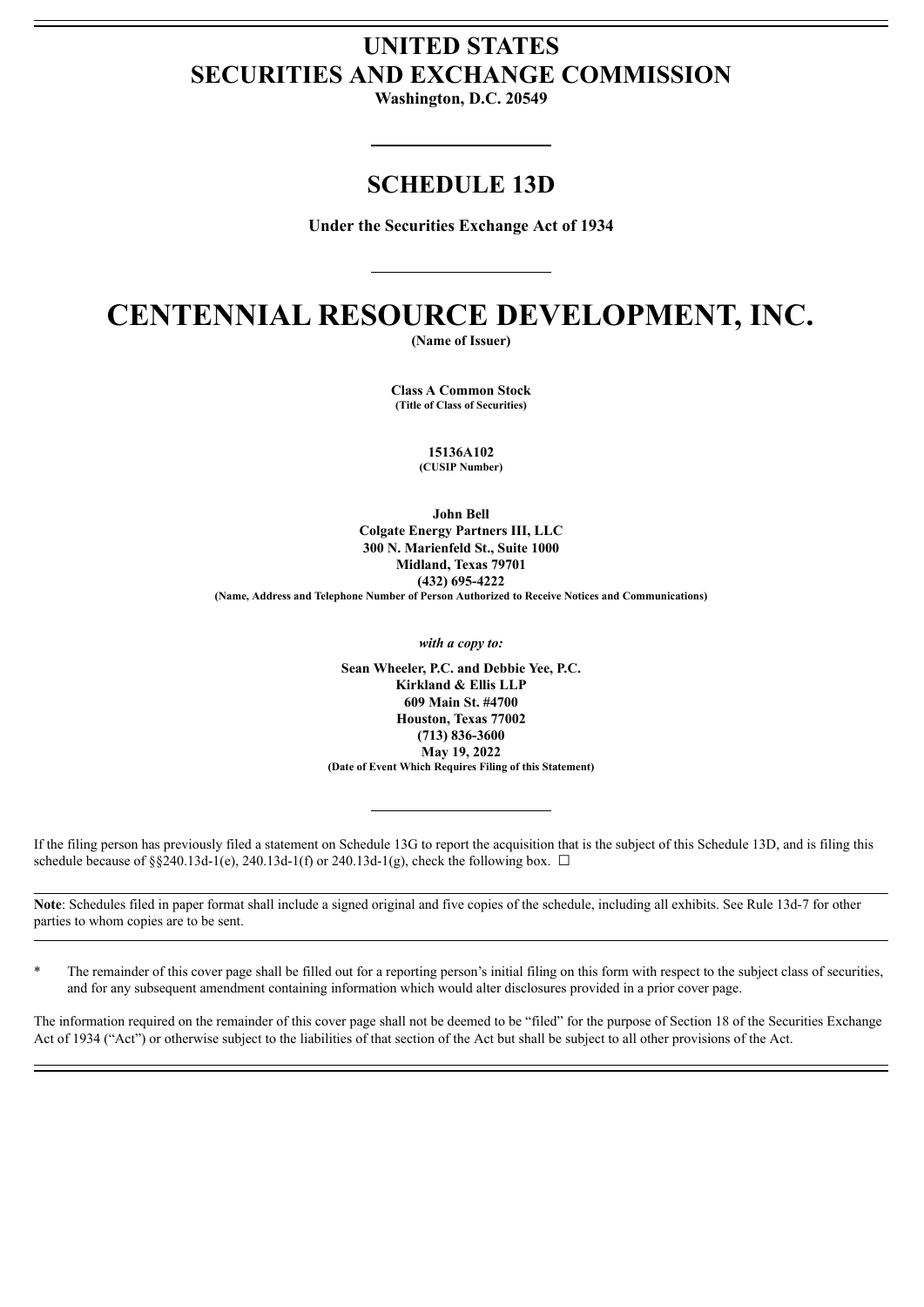|                                          | CUSIP No. 701877 102                                                                                                                        |     |                                                    |  |  |  |  |
|------------------------------------------|---------------------------------------------------------------------------------------------------------------------------------------------|-----|----------------------------------------------------|--|--|--|--|
| 1.                                       | NAMES OF REPORTING PERSONS                                                                                                                  |     |                                                    |  |  |  |  |
|                                          | Colgate Energy Partners III, LLC                                                                                                            |     |                                                    |  |  |  |  |
| 2.                                       | CHECK THE APPROPRIATE BOX IF A MEMBER OF A GROUP (SEE INSTRUCTIONS)<br>(a) $\Box$<br>$(b) \boxtimes$                                        |     |                                                    |  |  |  |  |
|                                          |                                                                                                                                             |     |                                                    |  |  |  |  |
| <b>SEC USE ONLY</b><br>3 <sub>1</sub>    |                                                                                                                                             |     |                                                    |  |  |  |  |
|                                          |                                                                                                                                             |     |                                                    |  |  |  |  |
| SOURCE OF FUNDS (SEE INSTRUCTIONS)<br>4. |                                                                                                                                             |     |                                                    |  |  |  |  |
| 5.                                       | OO (see Item 3)<br>CHECK IF DISCLOSURE OF LEGAL PROCEEDINGS IS REQUIRED PURSUANT TO ITEMS 2(D) OR 2(E)                                      |     |                                                    |  |  |  |  |
|                                          |                                                                                                                                             |     |                                                    |  |  |  |  |
| 6.                                       | П                                                                                                                                           |     | CITIZENSHIP OR PLACE OF ORGANIZATION               |  |  |  |  |
|                                          |                                                                                                                                             |     |                                                    |  |  |  |  |
|                                          | Delaware                                                                                                                                    |     |                                                    |  |  |  |  |
|                                          |                                                                                                                                             | 7.  | <b>SOLE VOTING POWER</b>                           |  |  |  |  |
|                                          | Number of<br><b>Shares</b>                                                                                                                  |     | $\overline{0}$                                     |  |  |  |  |
|                                          | Beneficially                                                                                                                                | 8.  | <b>SHARED VOTING POWER</b>                         |  |  |  |  |
|                                          | Owned by<br>Each                                                                                                                            |     | 71,358,416(1)(2)                                   |  |  |  |  |
|                                          | Reporting                                                                                                                                   | 9.  | <b>SOLE DISPOSITIVE POWER</b>                      |  |  |  |  |
|                                          | Person<br>With                                                                                                                              |     | $\boldsymbol{0}$                                   |  |  |  |  |
|                                          |                                                                                                                                             | 10. | <b>SHARED DISPOSITIVE POWER</b>                    |  |  |  |  |
|                                          |                                                                                                                                             |     | $\boldsymbol{0}$                                   |  |  |  |  |
| 11.                                      | AGGREGATE AMOUNT BENEFICIALLY OWNED BY EACH REPORTING PERSON                                                                                |     |                                                    |  |  |  |  |
| 71,358,416 (1)(2)                        |                                                                                                                                             |     |                                                    |  |  |  |  |
| 12.                                      | CHECK IF THE AGGREGATE AMOUNT IN ROW (11) EXCLUDES CERTAIN SHARES (SEE INSTRUCTIONS)                                                        |     |                                                    |  |  |  |  |
| $\Box$                                   |                                                                                                                                             |     |                                                    |  |  |  |  |
| 13.                                      |                                                                                                                                             |     | PERCENT OF CLASS REPRESENTED BY AMOUNT IN ROW (11) |  |  |  |  |
|                                          | $25.1\%$ (3)                                                                                                                                |     |                                                    |  |  |  |  |
| 14.                                      | TYPE OF REPORTING PERSON (SEE INSTRUCTIONS)                                                                                                 |     |                                                    |  |  |  |  |
|                                          | 00                                                                                                                                          |     |                                                    |  |  |  |  |
|                                          | (1) Includes 51,188,610 shares of Class A Common Stock per value \$0,0001 per share (the "common stock") of Centennial Resource Development |     |                                                    |  |  |  |  |

shares of Class A Common Stock, par value, \$0.0001 per share (the "common stock") of Centennial Resource Development, Inc. ("Centennial") held of record by Riverstone VI Centennial QB Holdings, L.P. ("Riverstone QB Holdings"), 12,524,331 shares of common stock held of record by REL US Centennial Holdings, LLC ("REL US"), 5,145,600 shares of common stock held of record by Riverstone Non-ECI USRPI AIV, L.P. ("Riverstone Non-ECI") and 2,499,866 shares of common stock held of record by Silver Run Sponsor, LLC ("Silver Run Sponsor"). David Leuschen and Pierre F. Lapeyre, Jr. are the managing directors of Riverstone Management Group, L.L.C. ("Riverstone Management") and have or share voting and investment discretion with respect to the securities beneficially owned by Riverstone Management. Riverstone Management is the general partner of Riverstone/Gower Mgmt Co Holdings, L.P. ("Riverstone/Gower"), which is the sole member of Riverstone Holdings LLC ("Riverstone Holdings") and the sole shareholder of Riverstone Holdings II (Cayman) Ltd. ("Riverstone Holdings II"). Riverstone Holdings is the managing member of Silver Run Sponsor Manager, LLC ("Silver Run Manager"), which is the managing member of Silver Run Sponsor. Riverstone Holdings is also the sole shareholder of Riverstone Energy GP VI Corp ("Riverstone Energy Corp"), which is the managing member of Riverstone Energy GP VI, LLC ("Riverstone Energy GP"), which is the general partner of Riverstone Energy Partners VI, L.P. ("Riverstone Energy Partners"), which is the general partner of Riverstone QB Holdings. Riverstone Holdings II is the general partner of Riverstone Energy Limited Investment Holdings, LP, which is the sole shareholder of REL IP General Partner Limited ("REL IP GP"), which is the general partner of REL IP General Partner LP ("REL IP"), which is the managing member of REL US. Riverstone Non-ECI GP Ltd. ("Non-ECI GP Ltd.") is the sole member of Riverstone Non-ECI GP Cayman LLC ("Non-ECI Cayman GP"), which is the general partner of Riverstone Non-ECI Partners GP (Cayman), L.P. ("Non-ECI Cayman"), which is the sole member of Riverstone Non-ECI USRPI AIV GP, L.L.C. ("Riverstone Non-ECI GP"), which is the general partner of Riverstone Non-ECI. Non-ECI GP Ltd. is managed by Mr. Leuschen and Mr. Lapeyre, who have or share voting and investment discretion with respect to the securities held of record by Riverstone Non-ECI. For purposes of this Schedule 13D, the Silver Run Sponsor, REL US, Riverstone Non-ECI and Riverstone QB Holdings shall be referred to as the "Riverstone Holders." This information is based upon Amendment No. 12 to the Schedule 13D filed by affiliates of the Riverstone Holders on March 11, 2022.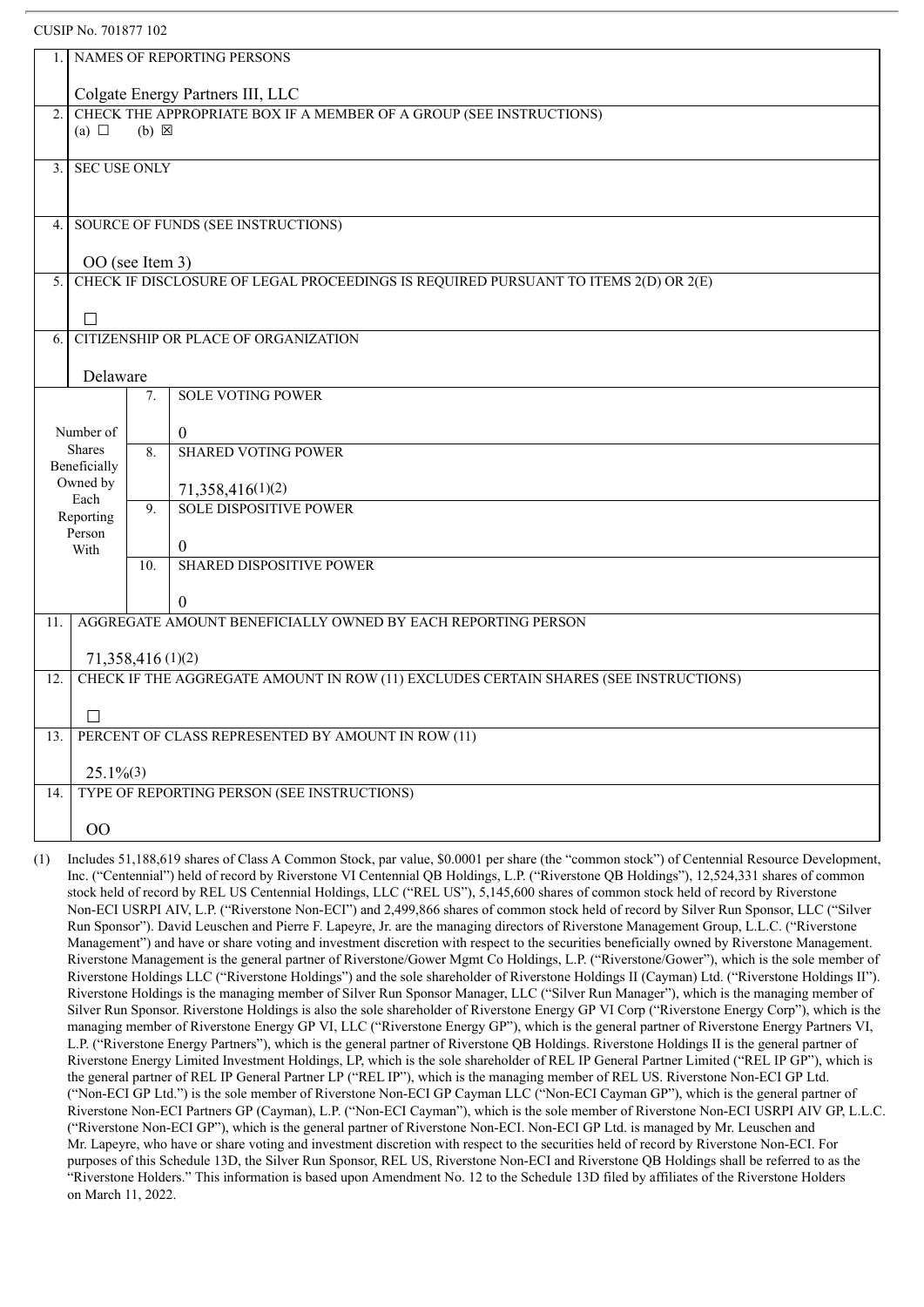- (2) The Reporting Person does not own any shares of common stock. However, because the Reporting Person is a party to the Voting and Support Agreement (as defined in Item 3 below) and was granted a proxy to vote the Riverstone Holders' shares of common stock pursuant to such agreement, the Reporting Person may be deemed to have shared voting power to vote up to an aggregate of 71,358,416 shares of common stock with respect to the matters covered by the Voting and Support Agreement. Neither the filing of this statement on Schedule 13D nor any of its contents shall be construed as an admission that the Reporting Person is, for the purposes of Section 13(d) or 13(g) of the Act, the beneficial owner of any of the shares of common stock referred to herein. Pursuant to Rule 13d-4, the Reporting Person disclaims all such beneficial ownership.
- (3) Calculation of percentage based on 284,810,188 shares of common stock outstanding as of February 18, 2022, as reported in Centennial's annual report on Form 10-K filed with the SEC on February 24, 2022.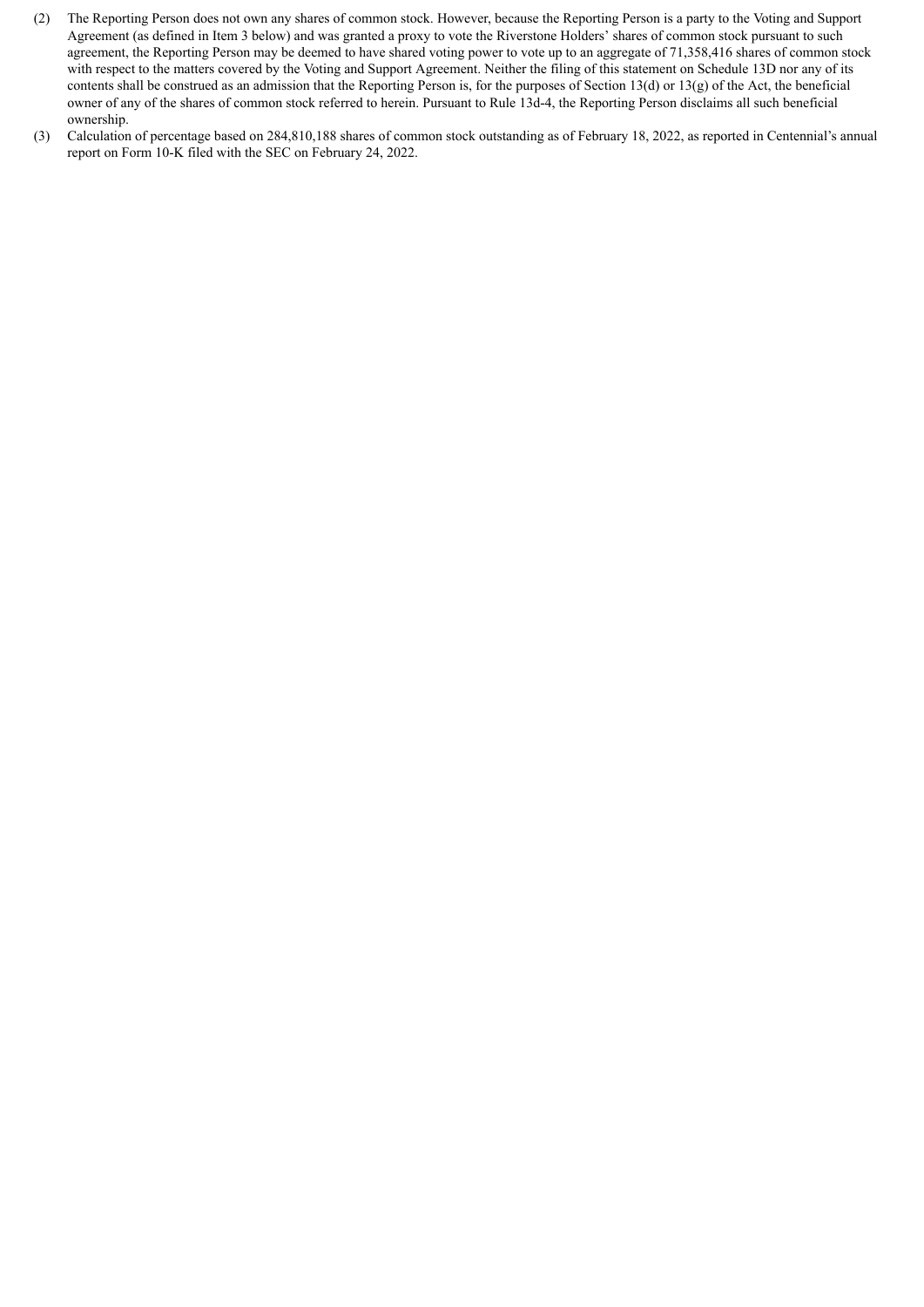#### **Item 1. Security and Issuer**

This Schedule 13D (this "Schedule 13D") is being filed by the undersigned, pursuant to §240.13d-1(a), with respect to the common stock, of Centennial. The principal executive offices of Centennial are located at 1001 Seventeenth Street, Suite 1800 Denver, Colorado 80202.

#### **Item 2. Identity and Background**

(a) This Schedule 13D is filed on behalf of Colgate Energy Partners III, LLC, a Delaware limited liability company (the "Reporting Person" or "Colgate").

(b) The principal business address of Colgate is 300 N Marienfeld St., Suite 1000, Midland, Texas 79701.

(c) The principal business of Colgate is the acquisition and development of oil and associated liquids-rich natural gas reserves in the Delaware Basin.

The name, present principal occupation or employment (and the name, principal business and address of any corporation or other organization in which such employment is conducted) and citizenship of each director and executive officer, as applicable, of the Reporting Person is provided in Annex A to this Schedule 13D, which is incorporated by reference herein.

(d)-(e) During the last five years, neither the Reporting Person nor, to the Reporting Person's knowledge, any of the persons listed in Annex A hereto has (i) been convicted in any criminal proceeding (excluding traffic violations or similar misdemeanors) or (ii) been a party to a civil proceeding of a judicial or administrative body of competent jurisdiction such that, as a result of such proceeding, such person was or is subject to a judgment, decree or final order enjoining future violations of, or prohibiting or mandating activity subject to, federal or state securities laws or finding any violation with respect to such laws.

(f) As set forth in Annex A hereto, each of the directors and executive officers of the Reporting Person is a United States citizen.

#### **Item 3. Source and Amount of Funds or Other Consideration**

On May 19, 2022, Centennial, Centennial Resource Production, LLC, a Delaware limited liability company and subsidiary of Centennial ("Merger Sub" and, together with Centennial, the "Centennial Parties"), Colgate and, solely for purposes of the specified provisions therein, Colgate Energy Partners III MidCo, LLC, a Delaware limited liability company, entered into a Business Combination Agreement (the "Business Combination Agreement"), pursuant to which, subject to the satisfaction or waiver of certain conditions in the Business Combination Agreement, Merger Sub will merge with and into Colgate (the "Merger"), with Merger Sub surviving the Merger as a subsidiary of Centennial. Concurrently with the execution and delivery of the Business Combination Agreement, Colgate and Centennial entered into a Voting and Support Agreement (the "Voting and Support Agreement") with the Riverstone Holders.

The shares of common stock to which this Schedule 13D relates have not been purchased by Colgate, and no funds were expended in connection with the execution of either the Business Combination Agreement or the Voting and Support Agreement.

#### **Item 4. Purpose of the Transaction**

(a)-(j) As an inducement to Colgate entering into the Business Combination Agreement, concurrently with the execution of the Business Combination Agreement, Colgate entered into the Voting and Support Agreement with the Riverstone Holders. The Voting and Support Agreement requires, subject to the terms and conditions thereof, that the Riverstone Holders vote their shares of common stock (i) in favor of the Proposals (as defined in the Business Combination Agreement) and (ii) against specified actions that would adversely affect, discourage or delay the Merger, including specified actions that contemplate alternative transactions. In addition, the Riverstone Holders granted Colgate an irrevocable proxy to vote their shares of common stock as provided above.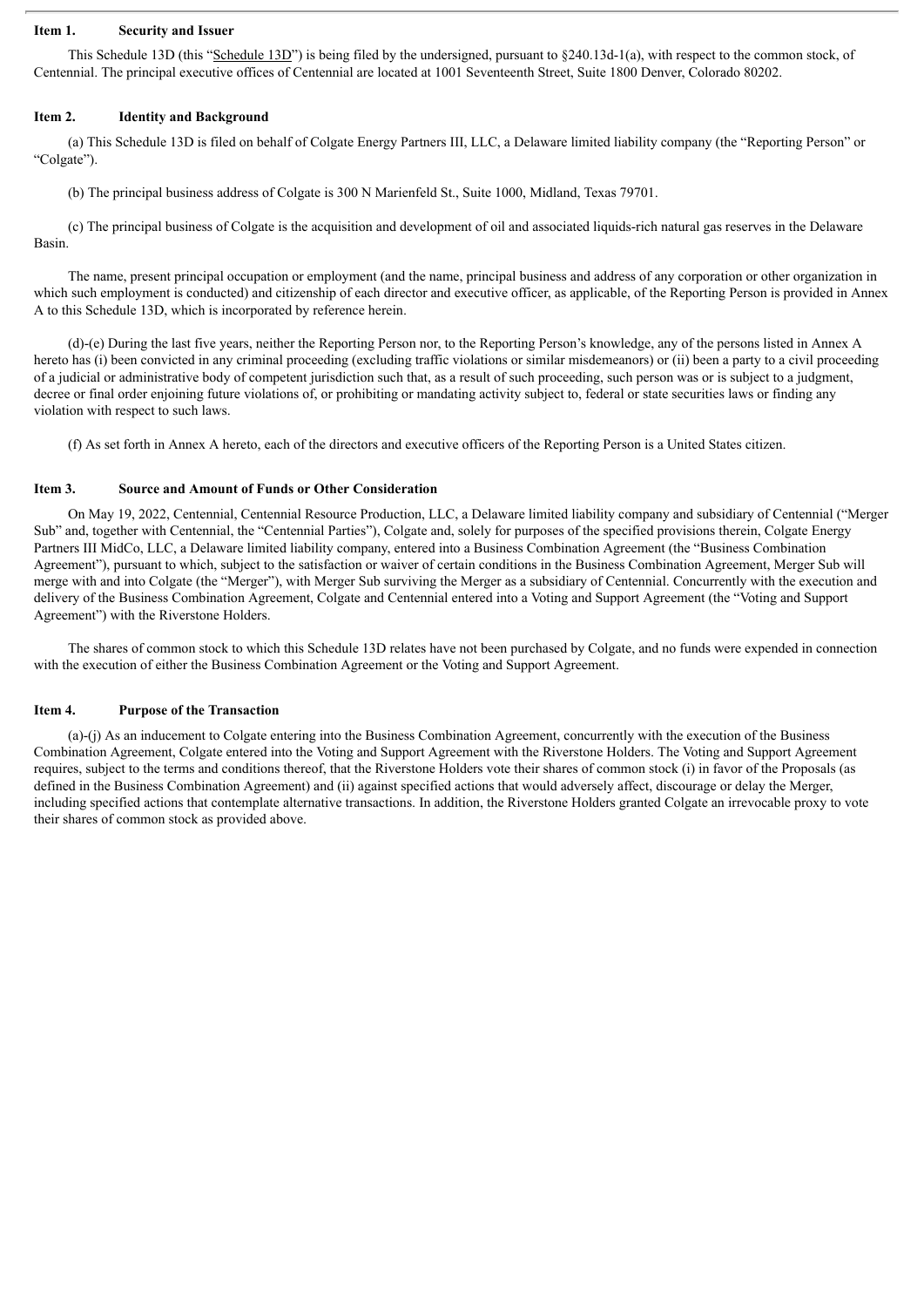Subject to certain exceptions, the Voting and Support Agreement restricts the Riverstone Holders from selling, transferring or otherwise disposing of common stock owned by the Riverstone Holders until the termination of the Business Combination Agreement or the effective time of the Merger, whichever is earlier.

The transactions contemplated by the Business Combination Agreement may, if consummated in accordance with its terms, result in certain of the actions contemplated by subparagraphs (a)-(j) of Item 4 of Schedule 13D, including, without limitation, (i) the Merger, as a result of which Colgate would become a direct wholly owned subsidiary of Centennial, (ii) the number of directors constituting the full board of directors of the Issuer to be 11, (iii) the appointment of two Colgate designees to the board of directors of the Issuer, (iv) material changes in the capitalization and corporate structure of Centennial, and (v) other material changes in the Issuer's business and corporate structure, including personnel changes to the board of directors and senior executive officers. Except for the transactions contemplated by the Business Combination Agreement, neither the Reporting Person nor, to the Reporting Person's knowledge, any of the persons listed in Annex A hereto, has any present plan or proposal that would relate to or result in any of the matters set forth in subparagraphs (a)-(j) of Item 4 of Schedule 13D.

The foregoing descriptions of the Business Combination Agreement and the Voting and Support Agreement set forth in this Item 4 do not purport to be complete and are qualified in their entirety by reference to the full text of (i) the Business Combination Agreement included as Exhibit A and (ii) the Voting and Support Agreement included as  $Exhibit B$ , each of which is incorporated by reference herein.

#### **Item 5. Interest in Securities of the Issuer**

(a)-(b) The response of the Reporting Person to rows 7 through 13 on the cover page of this Schedule 13D are incorporated by reference herein.

As of the date hereof, the Reporting Person does not own any shares of common stock. However, because of the Riverstone Holders' obligations under the Voting and Support Agreement pursuant to which it granted a proxy to vote its shares to the Reporting Person, the Reporting Person may be deemed to have shared voting power to vote up to an aggregate of 71,358,416 shares of common stock in favor of the Proposals. Thus, for purposes of Rule 13d-3 promulgated under the Act, the Reporting Person may be deemed to be the beneficial owner of an aggregate of 71,358,416 shares of common stock.

The shares of common stock subject to the Voting and Support Agreement represent approximately 25.1% of the outstanding shares of common stock, based on 284,810,188 shares of common stock outstanding as of February 18, 2022, as reported in Centennial's annual report on Form 10-K filed with the SEC on February 24, 2022.

Neither the filing of this statement on Schedule 13D nor any of its contents shall be construed as an admission that the Reporting Person is, for the purposes of Section 13(d) or 13(g) of the Act, the beneficial owner of any of the shares of common stock referred to herein. Pursuant to Rule 13d-4, the Reporting Person disclaims all such beneficial ownership.

To the Reporting Person's knowledge, none of persons listed in Annex A hereto beneficially own any shares of common stock.

(c) Except as set forth in this Schedule 13D with reference to the Business Combination Agreement and the Voting and Support Agreement, neither the Reporting Person nor, to the Reporting Person's knowledge, any of the persons listed in Annex A hereto, has effected any transaction in the shares of common stock during the past 60 days.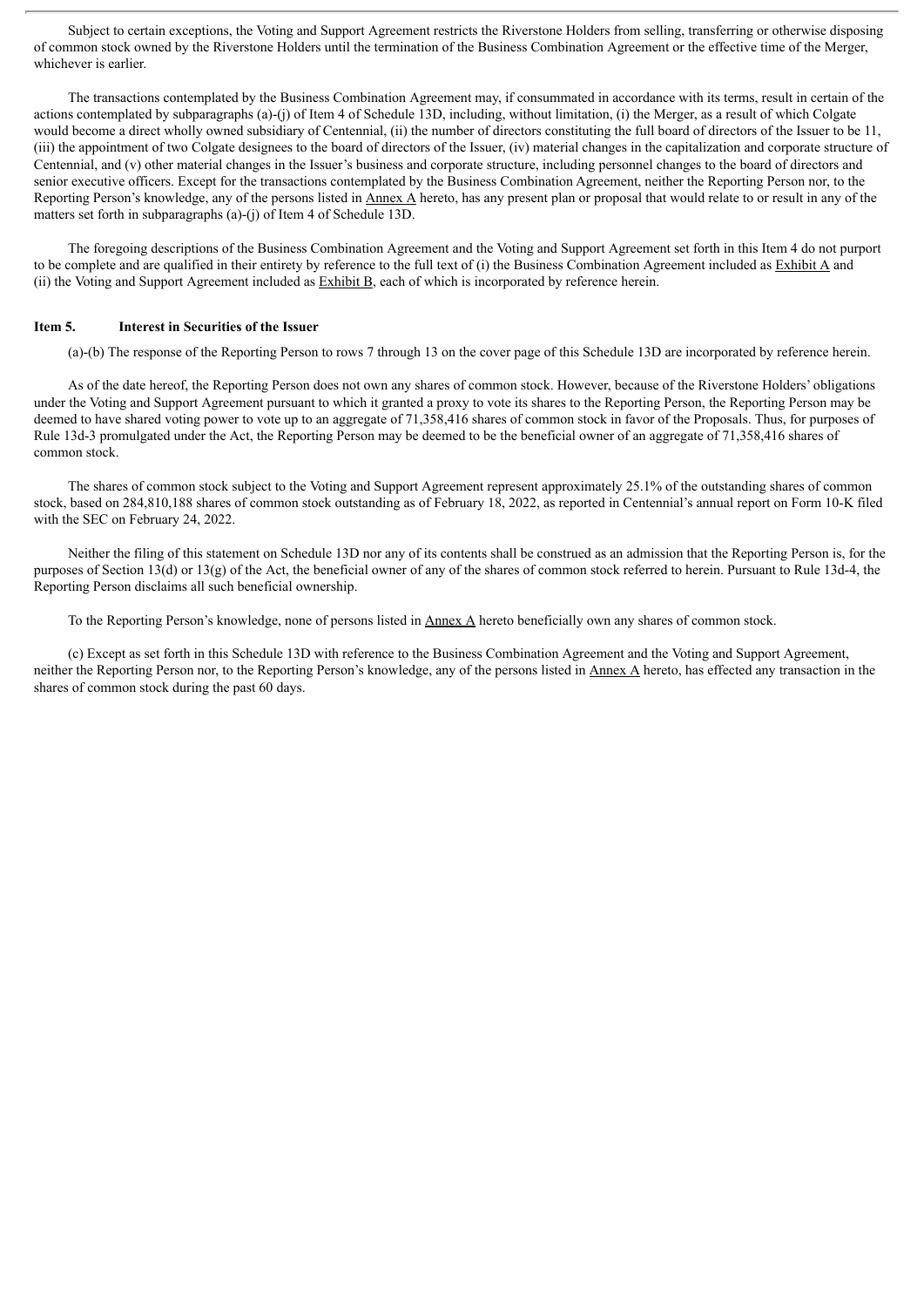(d) The Reporting Person has no right to receive or the power to direct the receipt of dividends from, or the proceeds from the sale of, any shares of common stock subject to the Voting and Support Agreement. The Reporting Person has no pecuniary interest in the shares of common stock subject to the Voting and Support Agreement.

(e) Not applicable.

#### **Item 6. Contracts, Arrangements, Understandings or Relationships with Respect to Securities of the Issuer**

The description of the Business Combination Agreement and the Voting and Support Agreement in Item 4 are hereby incorporated into this Item 6 by reference. Each of (i) the copy of the Business Combination Agreement included as  $\overline{\text{Exhibit A}}$  and (ii) the copy of the Voting and Support Agreement included as Exhibit B is incorporated by reference herein.

Except as set forth herein, there are no contracts, arrangements, understandings or relationships between the Reporting Person and any other person with respect to the common stock.

#### **Item 7. Material to be Filed as Exhibits**

- A. Business Combination Agreement, dated as of May 19, 2022, by and among Centennial Resource Development, Inc., Centennial Resource Production, LLC, Colgate Energy Partners III, LLC, and, solely for purposes of the specified provisions therein, Colgate Energy Partners III MidCo, LLC (incorporated by reference to Exhibit 2.1 to Centennial's Current Report on Form 8-K/A (File No. 001-37697) filed with the SEC on May 19, 2022).
- B. Voting and Support Agreement, dated as of May 19, 2022, by and among Centennial Resource Development, Inc., Riverstone VI Centennial QB Holdings, L.P., REL US Centennial Holdings, LLC, Riverstone Non-ECI USRPI AIV, L.P., Silver Run Sponsor, LLC and Colgate Energy Partners III, LLC. (incorporated by reference to Exhibit 10.1 to Centennial's Current Report on Form 8-K (File No. 001-37697) filed with the SEC on May 19, 2022).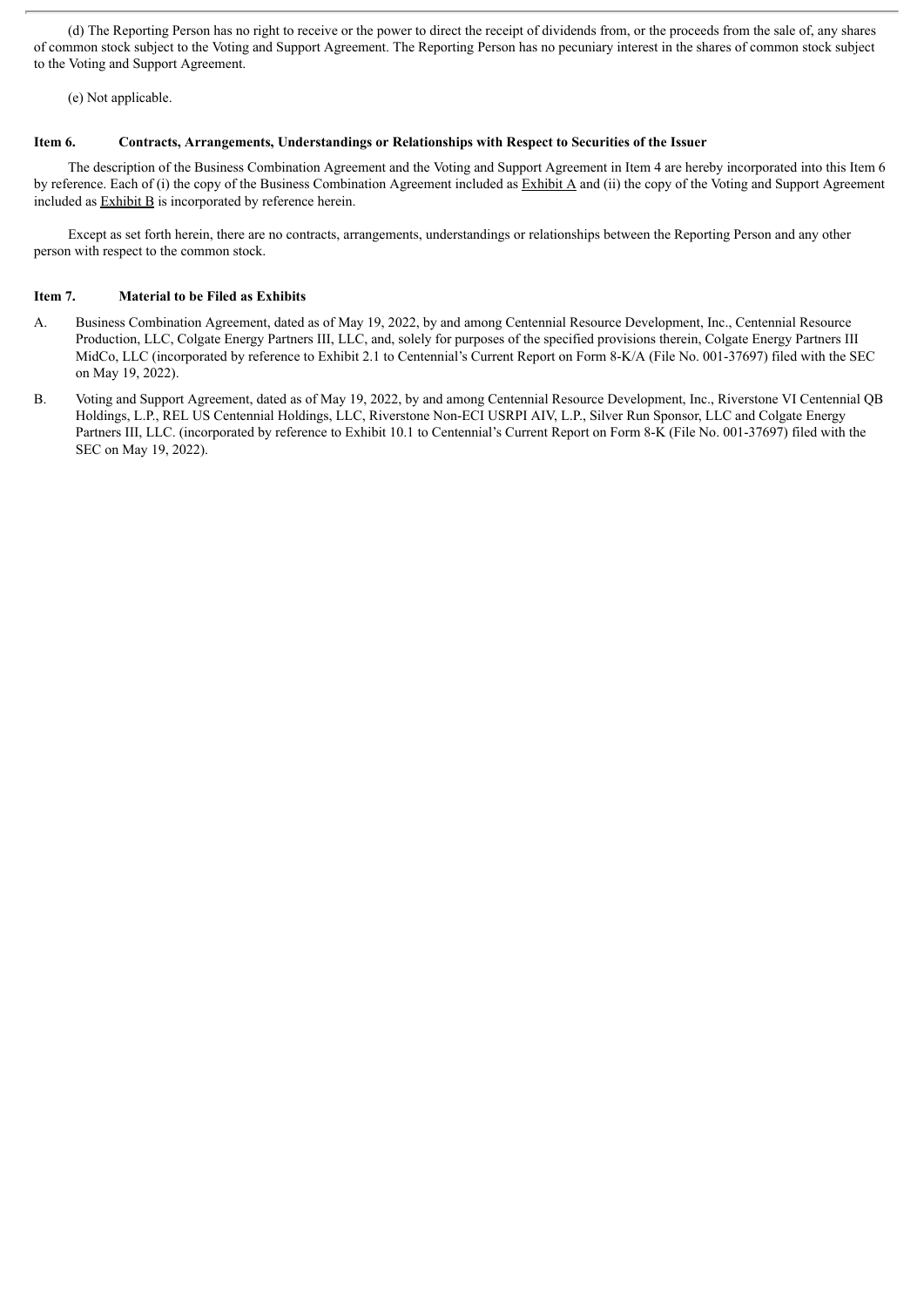### **SIGNATURES**

After reasonable inquiry and to the best of my knowledge and belief, I certify that the information set forth in this statement is true, complete and correct.

Date: May 27, 2022

## **COLGATE ENERGY PARTNERS III, LLC**

By: /s/ John Bell

Name: John Bell Title: Senior Vice President, Commercial